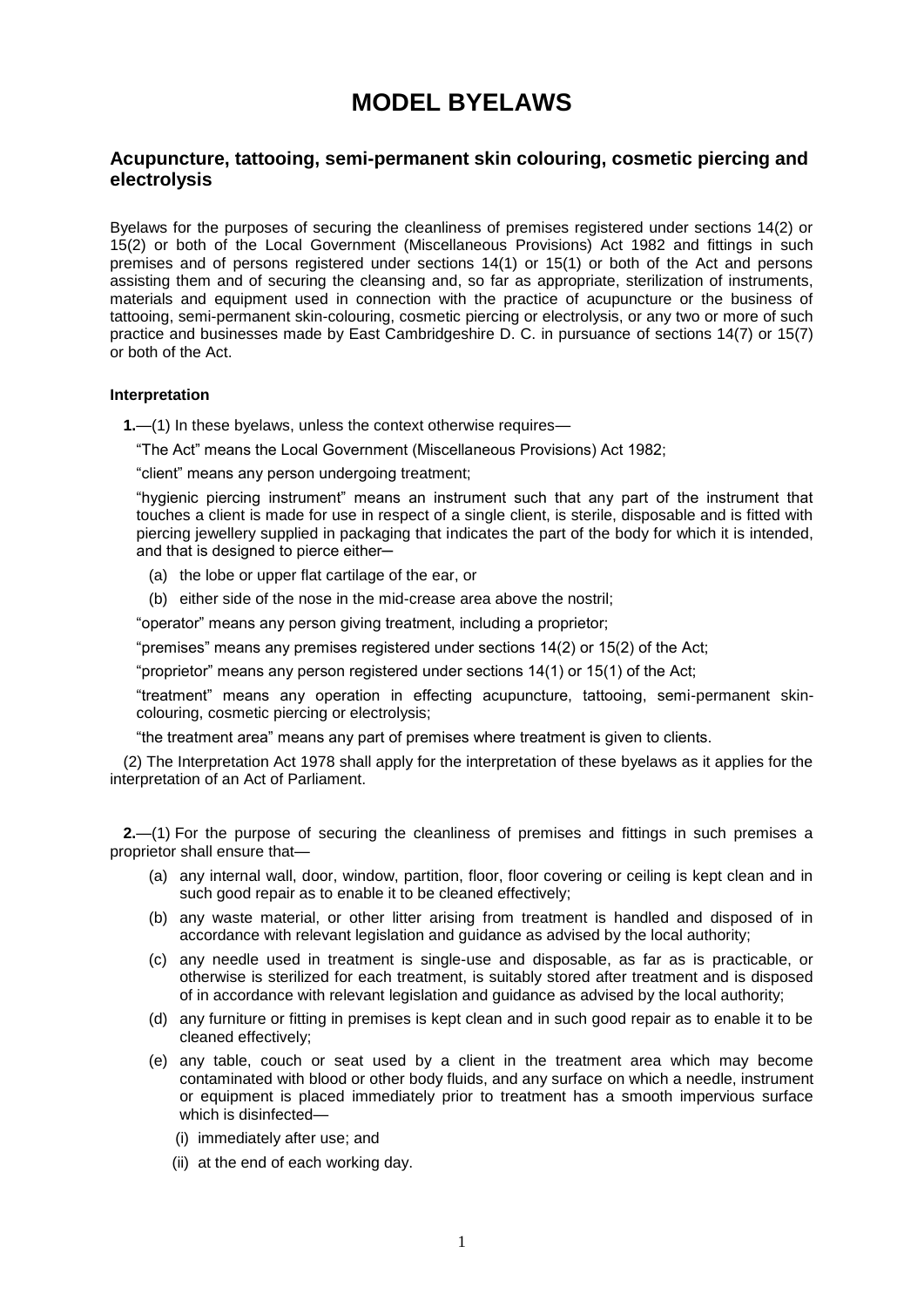- (f) any table, couch, or other item of furniture used in treatment is covered by a disposable paper sheet which is changed for each client;
- (g) no eating, drinking, or smoking is permitted in the treatment area and a notice or notices reading "No Smoking", and "No Eating or Drinking" is prominently displayed there.

(2)(a) Subject to sub-paragraph (b), where premises are registered under section 14(2) (acupuncture) or 15(2) (tattooing, semi-permanent skin-colouring, cosmetic piercing and electrolysis) of the 1982 Act, a proprietor shall ensure that treatment is given in a treatment area used solely for giving treatment;

(b) Sub-paragraph (a) shall not apply if the only treatment to be given in such premises is earpiercing or nose-piercing using a hygienic piercing instrument.

(3)(a) Subject to sub-paragraph (b), where premises are registered under section 15(2) (tattooing, semi-permanent skin-colouring and cosmetic piercing) of the 1982 Act, a proprietor shall ensure that the floor of the treatment area is provided with a smooth impervious surface;

(b) Sub-paragraph (a) shall not apply if the only treatment to be given in such premises is earpiercing or nose-piercing using a hygienic piercing instrument.

**3.**—(1) For the purpose of securing the cleansing and so far as is appropriate, the sterilization of needles, instruments, jewellery, materials and equipment used in connection with treatment—

- (a) an operator shall ensure that—
	- (i) any gown, wrap or other protective clothing, paper or other covering, towel, cloth or other such article used in treatment—
		- (aa) is clean and in good repair and, so far as is appropriate, is sterile;
		- (bb) has not previously been used in connection with another client unless it consists of a material which can be and has been adequately cleansed and, so far as is appropriate, sterilized.
	- (ii) any needle, metal instrument, or other instrument or equipment used in treatment or for handling such needle, instrument or equipment and any part of a hygienic piercing instrument that touches a client is sterile;
	- (iii) any jewellery used for cosmetic piercing by means of a hygienic piercing instrument is sterile;
	- (iv) any dye used for tattooing or semi-permanent skin-colouring is sterile and inert;
	- (v) any container used to hold dye for tattooing or semi-permanent skin-colouring is either disposed of at the end of each treatment or is cleaned and sterilized before re-use.
- (b) a proprietor shall provide—
	- (i) adequate facilities and equipment for—
		- (aa) cleansing; and
		- (bb) sterilization, unless only pre-sterilized items are used.
	- (ii) sufficient and safe gas points and electrical socket outlets;
	- (iii) an adequate and constant supply of clean hot and cold water on the premises;
	- (iv) clean and suitable storage which enables contamination of the articles, needles, instruments and equipment mentioned in paragraphs  $3(1)(a)(i)$ , (ii), (iii), (iv) and (v) to be avoided as far as possible.
- **4.**—(1) For the purpose of securing the cleanliness of operators, a proprietor—
	- (a) shall ensure that an operator—
		- (i) keeps his hands and nails clean and his nails short;
		- (ii) keeps any open lesion on an exposed part of the body effectively covered by an impermeable dressing;
		- (iii) wears disposable examination gloves that have not previously been used with another client, unless giving acupuncture otherwise than in the circumstances described in paragraph 4(3);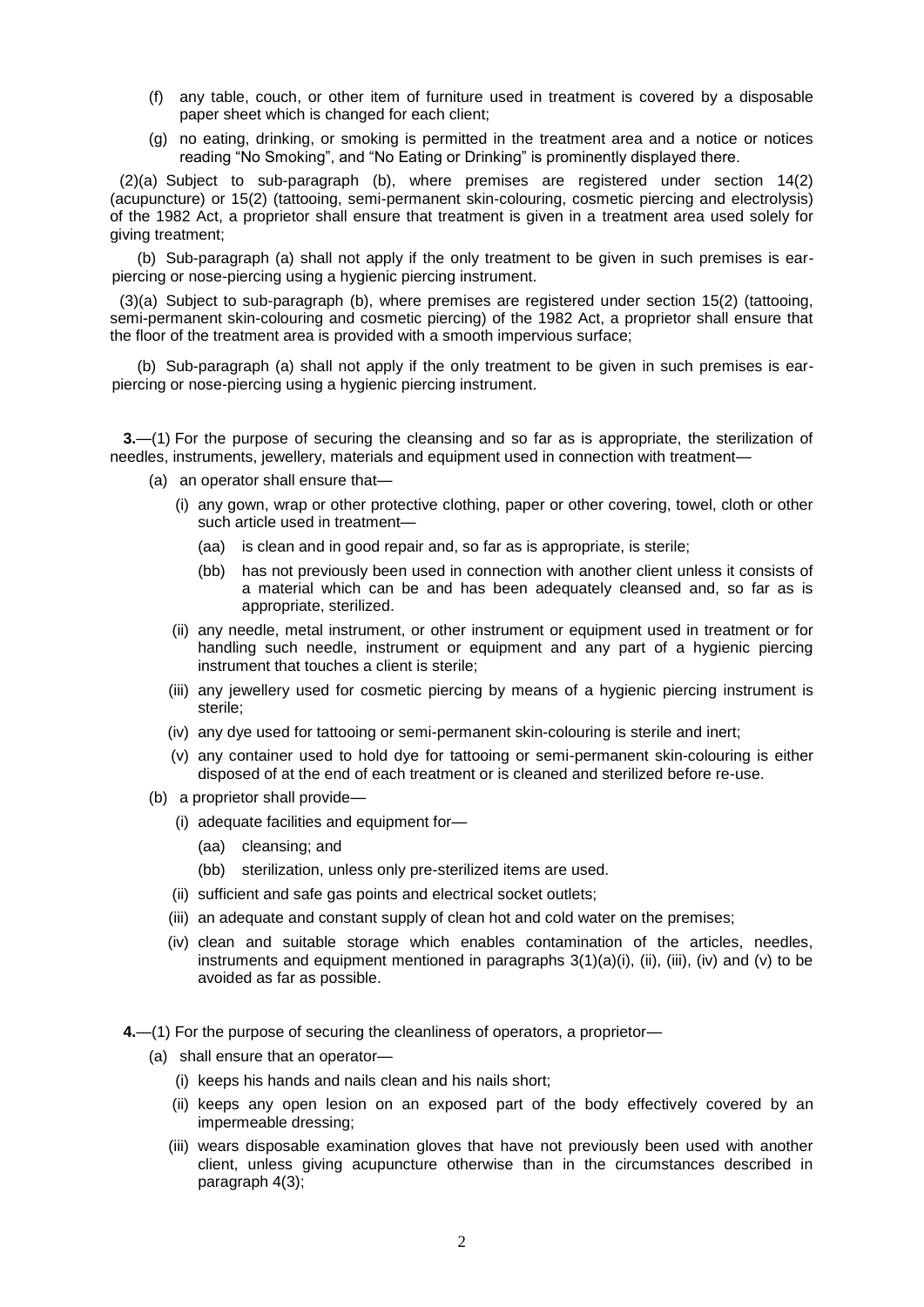- (iv) wears a gown, wrap or protective clothing that is clean and washable, or alternatively a disposable covering that has not previously been used in connection with another client;
- (v) does not smoke or consume food or drink in the treatment area; and
- (b) shall provide—
	- (i) suitable and sufficient washing facilities appropriately located for the sole use of operators, including an adequate and constant supply of clean hot and cold water, soap or detergent; and
	- (ii) suitable and sufficient sanitary accommodation for operators.

(2) Where an operator carries out treatment using only a hygienic piercing instrument and a proprietor provides either a hand hygienic gel or liquid cleaner, the washing facilities that the proprietor provides need not be for the sole use of the operator.

(3) Where an operator gives acupuncture a proprietor shall ensure that the operator wears disposable examination gloves that have not previously been used with another client if—

- (a) the client is bleeding or has an open lesion on an exposed part of his body; or
- (b) the client is known to be infected with a blood-borne virus; or
- (c) the operator has an open lesion on his hand; or
- (d) the operator is handling items that may be contaminated with blood or other body fluids.

**5.** A person registered in accordance with sections 14 (acupuncture) or 15 (tattooing, semipermanent skin-colouring, cosmetic piercing and electrolysis) of the Act who visits people at their request to give them treatment should observe the requirements relating to an operator in paragraphs  $3(1)(a)$  and  $4(1)(a)$ .

**6.**The byelaws relating to Acupuncture that were made by East Cambridgeshire District Council on 12<sup>th</sup> May 2004 and were confirmed by the Department Of Health on 11<sup>th</sup> October 2004 are revoked.

**7.** The byelaws relating to Tattooing that were made by East Cambridgeshire District Council on 26<sup>th</sup> January 1988 and were confirmed by The Department of Health and Social Security on 9<sup>th</sup> May 1988 are revoked

**8.** The byelaws relating to Cosmetic Piercing that were made by East Cambridgeshire District Council on 23<sup>rd</sup> July 2004 and were confirmed by The Department of Health and Social Security on 22<sup>nd</sup> September 2004 are revoked.

**9.** The byelaws relating to Semi Permanent Skin Colouring that were made by East Cambridgeshire District Council on 23<sup>rd</sup> July 2004 and were confirmed by The Department of Health and Social Security on 22<sup>nd</sup> September 2004 are revoked.

**10.** The byelaws relating to electrolysis, and ear piercing that were made by East Cambridgeshire D C on the 26<sup>th</sup> January 1988 and were confirmed by The Department of Health and Social Security on the  $9<sup>th</sup>$  May 1988 are revoked.

### COUNCIL'S SIGNATURE COUNCIL'S SEAL

The foregoing byelaws are hereby confirmed by the Secretary of State for Health on 13<sup>th</sup> January 2012 and shall come into operation on 1<sup>st</sup> March 2012

Alisa Wright Member of the Senior Civil Service Department of Health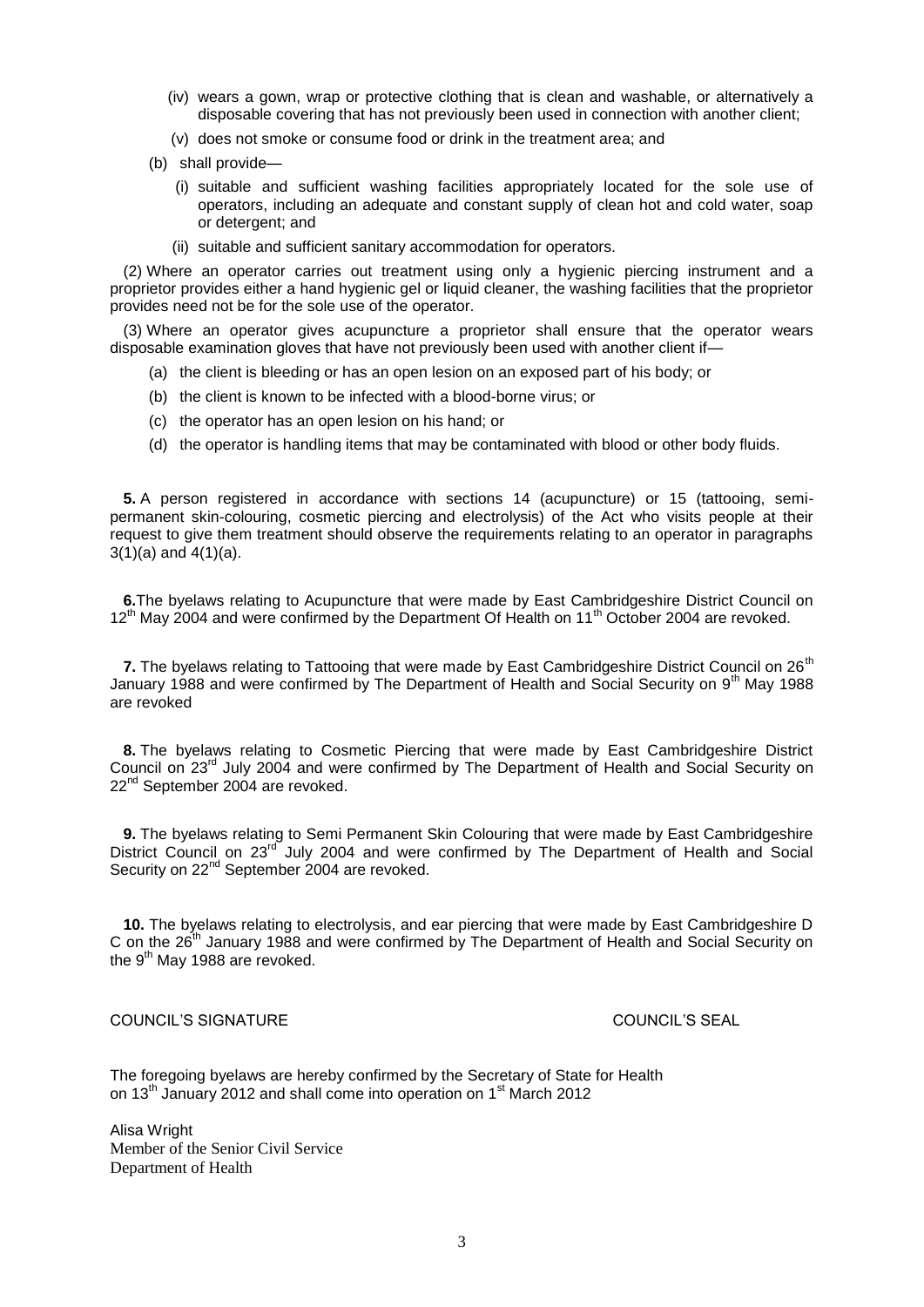#### **NOTE – THE FOLLOWING DOES NOT FORM PART OF THE BYELAWS**

Proprietors shall take all reasonable steps to ensure compliance with these byelaws by persons working on premises. Section 16(9) of the Local Government (Miscellaneous Provisions) Act 1982 provides that a registered person shall cause to be prominently displayed on the premises a copy of these byelaws and a copy of any certificate of registration issued to him under Part VIII of the Act. A person who contravenes section 16(9) shall be guilty of an offence and liable on summary conviction to a fine not exceeding level 2 on the standard scale (see section 16(10)).

Section 16 of the Local Government (Miscellaneous Provisions) Act 1982 also provides that any person who contravenes these byelaws shall be guilty of an offence and liable on summary conviction to a fine not exceeding level 3 on the standard scale. If a person registered under Part VIII of the Act is found guilty of contravening these byelaws the Court may, instead of or in addition to imposing a fine, order the suspension or cancellation of the person's registration. A court which orders the suspension of or cancellation of a person's registration may also order the suspension or cancellation of the registration of the premises in which the offence was committed if such premises are occupied by the person found guilty of the offence. It shall be a defence for the person charged under the relevant sub-sections of section 16 to prove that he took all reasonable precautions and exercised all due diligence to avoid commission of the offence.

Nothing in these byelaws extends to the practice of acupuncture, or the business of tattooing, semipermanent skin-colouring, cosmetic piercing or electrolysis by or under the supervision of a person who is registered as a medical practitioner, or to premises in which the practice of acupuncture, or business of tattooing, semi-permanent skin-colouring, cosmetic piercing or electrolysis is carried out by or under the supervision of such a person.

Nothing in these byelaws extends to the practice of acupuncture by or under the supervision of a person who is registered as a dentist, or to premises in which the practice of acupuncture is carried out by or under the supervision of such a person.

The legislative provisions relevant to acupuncture are those in section 14. The provisions relevant to treatment other than acupuncture are in section 15.

The key differences in the application of requirements in respect of the various treatments are as follows:

*The references in the introductory text to provisions of section 14 (acupuncture) of the Local Government (Miscellaneous Provisions) Act 1982* **only apply to acupuncture.**

*The references in the introductory text to provisions of section 15 (tattooing, semi-permanent skincolouring, cosmetic piercing and electrolysis) of the Local Government (Miscellaneous Provisions) Act 1982* **do not apply to acupuncture.**

*The references in paragraph 1(1) in the definition of "premises" to provisions of section 14 (acupuncture)* **only apply to acupuncture.**

*The references in paragraph 1(1) in the definition of "premises" to provisions of section 15 (tattooing, semi-permanent skin-colouring, cosmetic piercing and electrolysis)* **do not apply to acupuncture.**

*The requirement in paragraph 2(2) that treatment is given in a treatment area used solely for giving treatment* **applies to acupuncture, tattooing, semi-permanent skin-colouring, cosmetic piercing and electrolysis but not to ear-piercing or nose-piercing using a hygienic piercing instrument**.

*The requirement in paragraph 2(3) that the floor of the treatment area be provided with a smooth impervious surface* **applies to tattooing, semi-permanent skin-colouring and cosmetic piercing but not to acupuncture or electrolysis or ear-piercing or nose-piercing using a hygienic piercing instrument**.

*The requirements relating to dye or a container used to hold dye used for treatment in paragraphs 3(1) (a) (iv) and (v)* **apply to tattooing and semi-permanent skin-colouring**.

*The requirement in paragraph 4(1)(a)(iii) that an operator wears disposable examination gloves that have not previously been used with another client* **does not apply to acupuncture otherwise than in the circumstances described in paragraph 4(3)**.